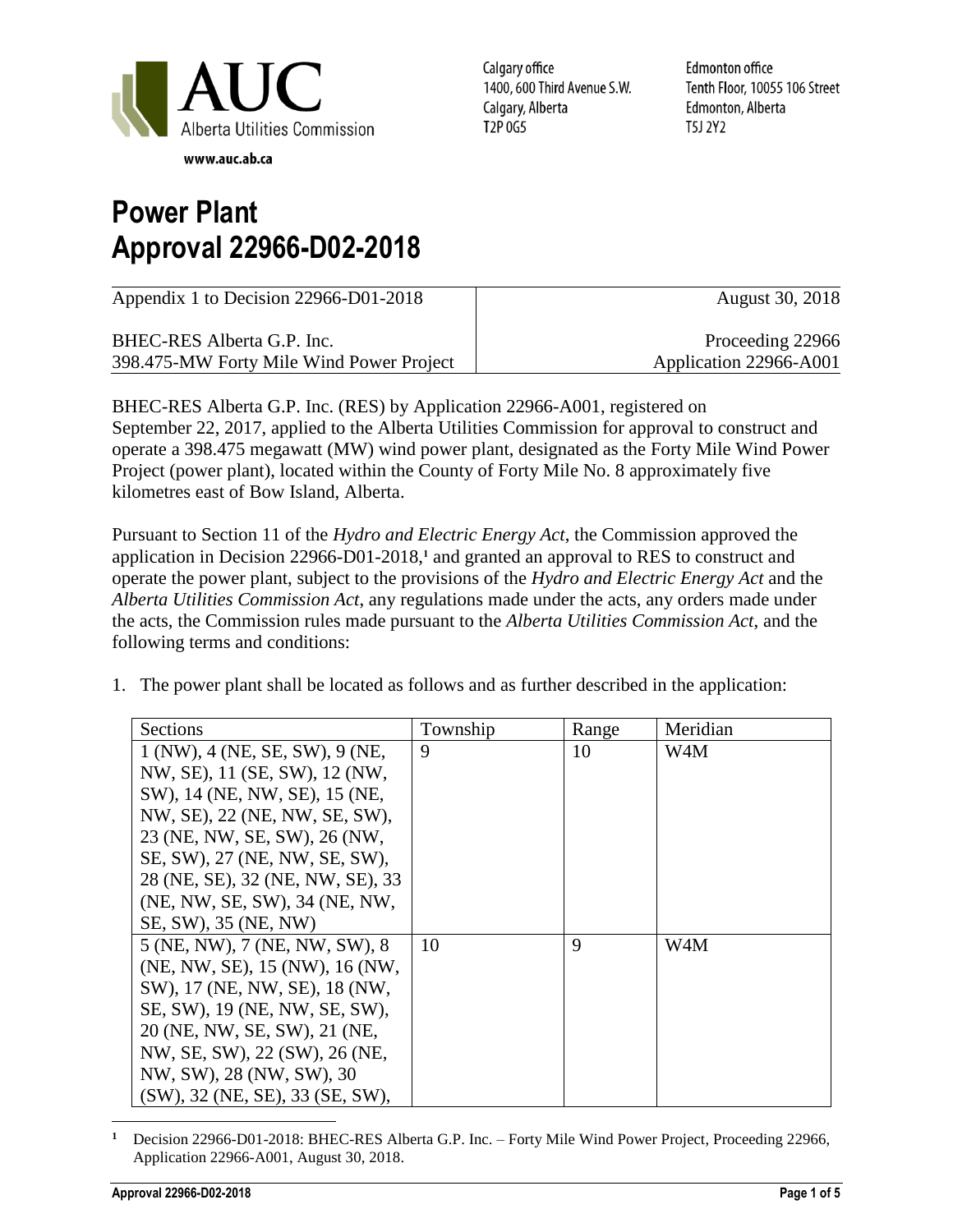| 34 (SE, SW), 35 (SE, SW)        |           |    |     |
|---------------------------------|-----------|----|-----|
| 1 (NE, NW, SE, SW), 2 (NE, NW,  | <b>10</b> | 10 | W4M |
| SE), 3 (NE, NW, SE), 4 (NE, NW, |           |    |     |
| SE, SW), 5 (NE, NW, SW), 8      |           |    |     |
| (SW), 11 (SE), 12 (SE, SW), 13  |           |    |     |
| (NE, NW, SE), 14 (NE, NW, SW),  |           |    |     |
| 15 (NE, SE), 22 (NE, NW, SE,    |           |    |     |
| SW), 23 (NE, NW, SE), 24 (NW,   |           |    |     |
| SE, SW), 25 (NW, SE, SW), 26    |           |    |     |
| (NE, SE), 27 (NE, SE), 34 (SE), |           |    |     |
| 35 (SE, SW), 36 (NW, SW)        |           |    |     |
| 5 (NE, SE, SW), 6 (NE, SE), 8   | 11        | 9  | W4M |
| $(SE)$ , 9 $(SE, SW)$           |           |    |     |
| 1 (NW, SE, SW), 2 (NE), 12 (SW) | 11        | 10 | W4M |

- 2. The power plant shall consist of 115 Gamesa G132 wind turbines, each rated at 3.465 MW, with a total generating capability of 398.475 MW, and as further described in the application.
- 3. Each wind turbine structure shall be installed with its centres at the longitude and latitude coordinates specified in the application. If the structure has to be located more than 50 metres from the specified coordinates, RES must apply to the Commission for an amendment to this approval prior to construction.
- 4. The power plant shall also consist of a 34.5-kilovolt (kV) gathering system as described in the application. The gathering system is to be used solely for collecting the electrical energy generated by each turbine and transmitting that electric energy to the Forty Mile Wind Power Substation 516S. **2**
- 5. RES will abide by all of AEP WM's requirements, recommendations, and directions outlined in AEP WM's *Renewable Energy Referral Report* and any additional commitments made in its responses to information requests from AEP WM.
- 6. The siting, construction and operation of the project's infrastructure will meet all of AEP WM's recommended minimum setbacks from wetlands and watercourses for the project, unless AEP WM has agreed to one or more of the following: a reduced setback; alternative mitigation in the project's *Renewable Energy Referral Report*; or approval under the *Water Act* for the project.
- 7. The siting, construction and operation of the project's infrastructure will meet all of AEP WM's recommended minimum setbacks for high disturbance level activities from wildlife species at risk habitat features, unless AEP WM has agreed to one or more of the following: (i) a reduced setback; or alternative mitigation in AEP WM's *Renewable Energy Referral Report* for the project.

 $\overline{a}$ 

**<sup>2</sup>** Substation Permit and Licence 22966-D03-2018, Proceeding 22966, Application 22966-A001, August 30, 2018.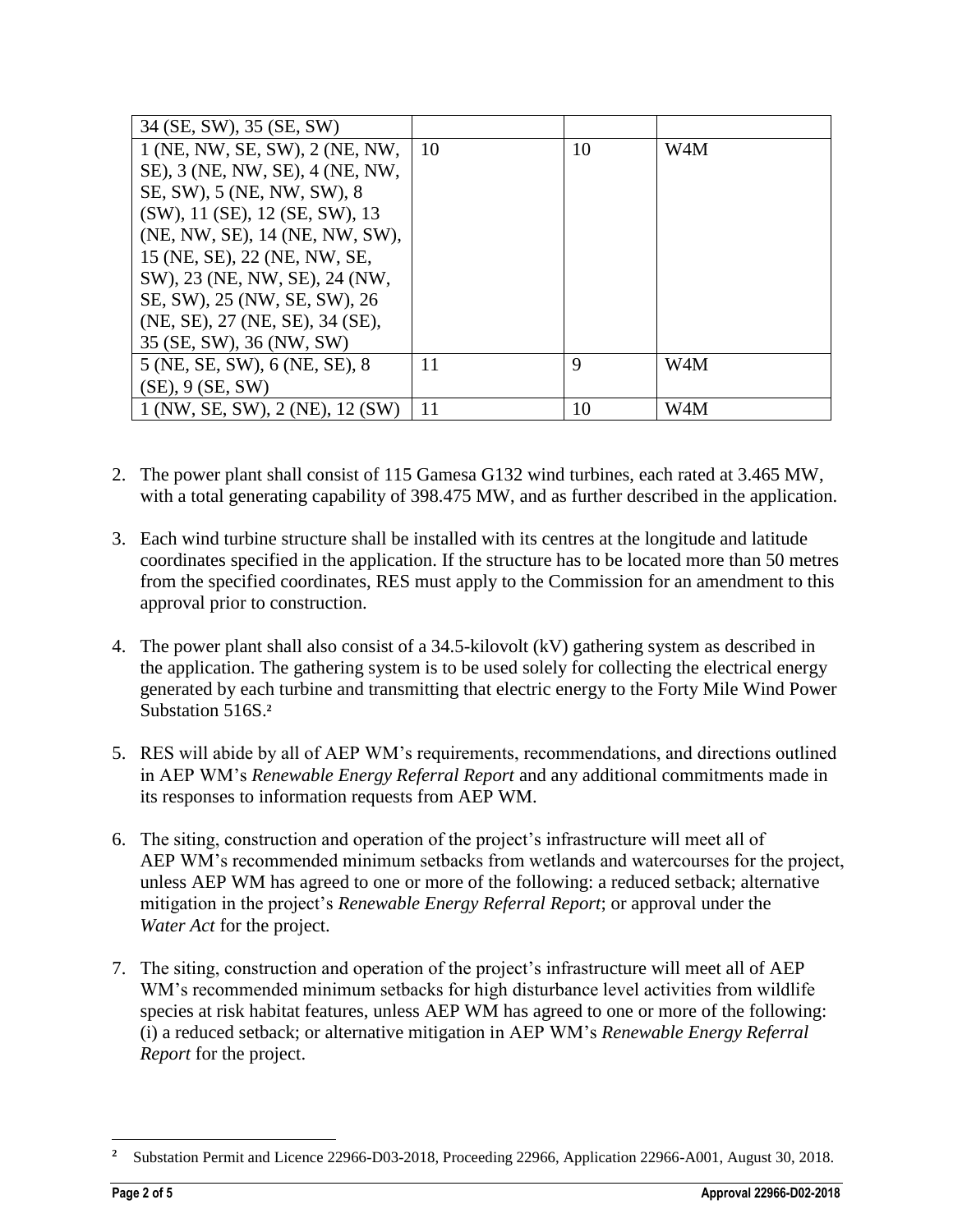- 8. If any changes are made to any infrastructure associated with the project, the construction schedule, or the proposed wildlife mitigation measures, RES will submit these changes to AEP WM for its further review to ensure wildlife and wildlife habitat are protected.
- 9. RES shall abide by any requirements and commitments outlined in its final version of the EPP developed for the project. RES shall implement all mitigation measures identified in the EPP and monitor the effectiveness of its mitigation measures. If mitigation measures are unsuccessful, RES, in consultation with AEP WM, must develop and implement additional mitigation to minimize adverse effects on the environment.
- 10. RES will abide by any requirements and commitments outlined in its final version of the PCMM Plan developed for the project. In accordance with the PCMM Plan and AEP WM's requirements, RES will complete a minimum of three years of post construction wildlife monitoring and submit a report on the results annually to AEP WM. If further mitigation is required/recommended by AEP WM following its review of the post-construction wildlife monitoring surveys and reports, RES will complete additional post-construction wildlife monitoring surveys and reports to assess the efficacy of the additional mitigation, as directed by AEP WM.
- 11. RES will submit to the Commission annually a copy of the project's post-construction wildlife monitoring report along with any correspondence from AEP WM summarizing its views on the report.
- 12. Following completion of the post-construction wildlife monitoring program, RES will communicate to AEP WM the discovery of any carcasses of species at risk which might be observed near project infrastructure during operation or maintenance.
- 13. RES will complete amphibian surveys following AEP WM survey methodology prior to construction in situations where ground disturbance may occur within 100 metres of potential amphibian breeding pond habitat, including the northern leopard frog and western tiger salamander. This will include spring acoustic surveys, summer visual search shoreline surveys, and, where practicable, will include shoreline and netting surveys following major summer rainfall events for intermittent breeders such as the northern leopard frog and western tiger salamanders. RES will communicate the results of these amphibian surveys to AEP WM and implement any mitigation measures recommended by AEP WM.
- 14. RES will monitor (for potential breeding impacts, such as nest abandonment or disturbance, nesting success, reduction in nest productivity, and raptor mortality) all eight ferruginous hawk nests within the project area during construction and for at least the first three years of operation.
- 15. RES shall implement mitigation measures, in consultation with AEP WM, if (i) the results of the post-construction bat carcass monitoring program indicate that the estimated corrected rate of bat fatalities for the RES project exceeds an average of four fatalities per turbine per year; or if (ii) upon the direction of AEP WM, the estimated corrected rate of bat mortalities cumulatively in the local area, as defined by AEP WM, exceeds a threshold determined by AEP WM.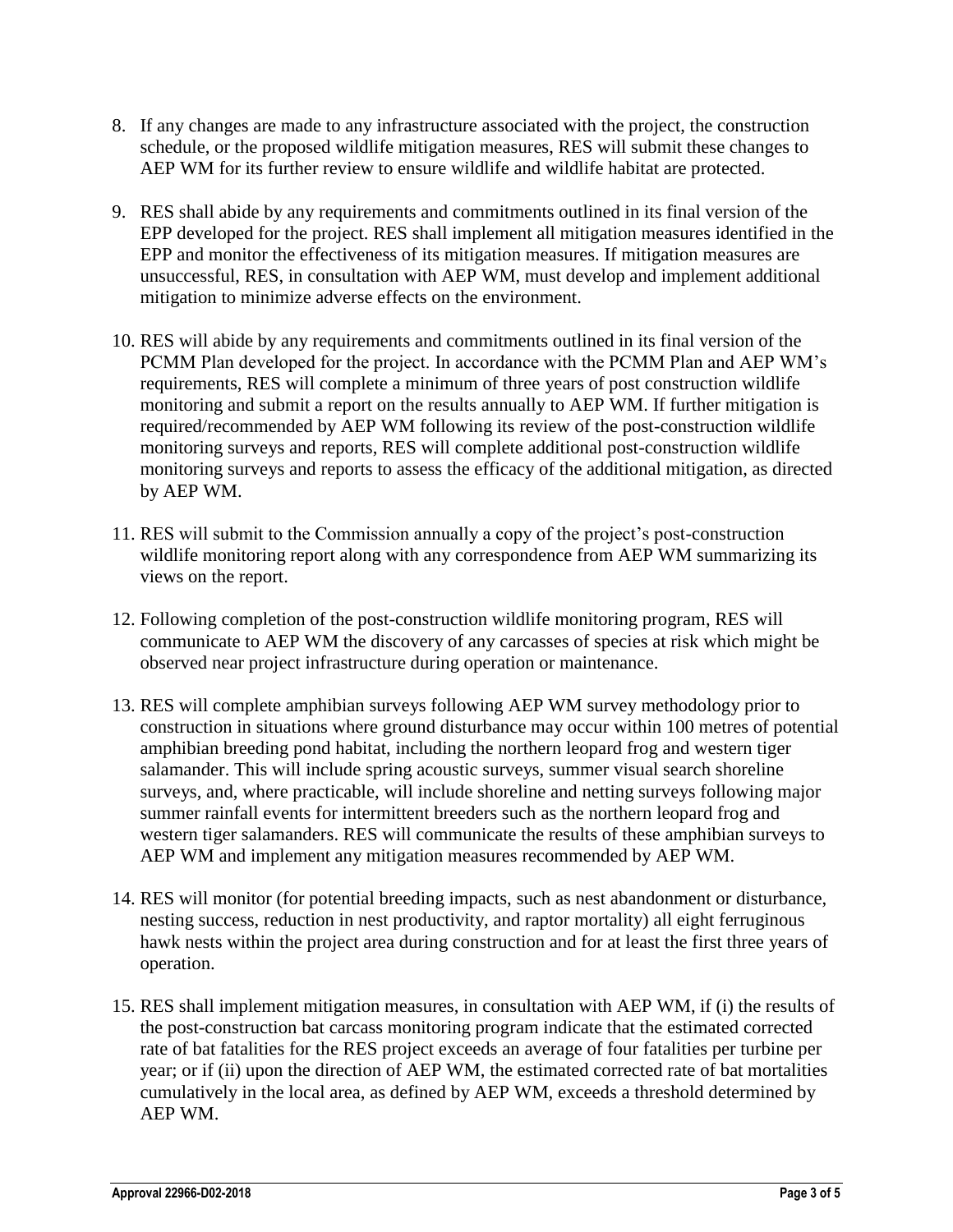- 16. In addition to any representative turbines in the project area chosen for its post construction bat carcass surveys in consultation with AEP WM in accordance with the stratified random sample method, RES shall include any turbines that are located near potential roost sites, reservoirs and areas of foraging habitat which would have a higher risk of bat mortality. Turbines monitored under this requirement would not be counted towards the one third selected using the stratified random sample method.
- 17. RES will abide by any requirements, recommendations and directions provided by AEP WM, whether in the context of a working group or otherwise, including any additional monitoring and mitigation that AEP WM considers necessary to address cumulative effects occurring from two or more projects within the local area, as defined by AEP WM.
- 18. RES shall conduct post-construction comprehensive noise studies and an evaluation of low frequency noise at receptors 53, 73, and 32 under representative operating conditions, and in accordance with Rule 012. RES shall file all studies and reports relating to the postconstruction noise survey and low frequency noise evaluation with the Commission within one year of connecting the project to the Alberta Interconnected Electric System. RES shall simultaneously provide Ms. Jenkins with the results of its post-construction noise survey and low frequency noise evaluation for her residence and provide written confirmation to the Commission when it has done so.
- 19. RES shall submit a construction progress report to the Commission in writing, once every six months, pursuant to Section 3 of the *Hydro and Electric Energy Regulation*. The first progress report shall be filed with the Commission six months from the date of issuance of this approval.
- 20. Unless otherwise authorized by the Commission, construction of the power plant shall be completed by December 1, 2020.
- 21. RES shall notify the Commission within 30 days of completing the power plant.
- 22. RES shall obtain Commission approval prior to making any substantive changes to the power plant or substantially varying the design or specifications of the power plant from what was stated in the application or what the Commission has approved.
- 23. RES will comply with current applicable reclamation standards at the time of decommissioning. If no legislative requirements pertaining to reclamation are in place at the time of decommissioning, RES will submit a reclamation plan to the Commission for approval.